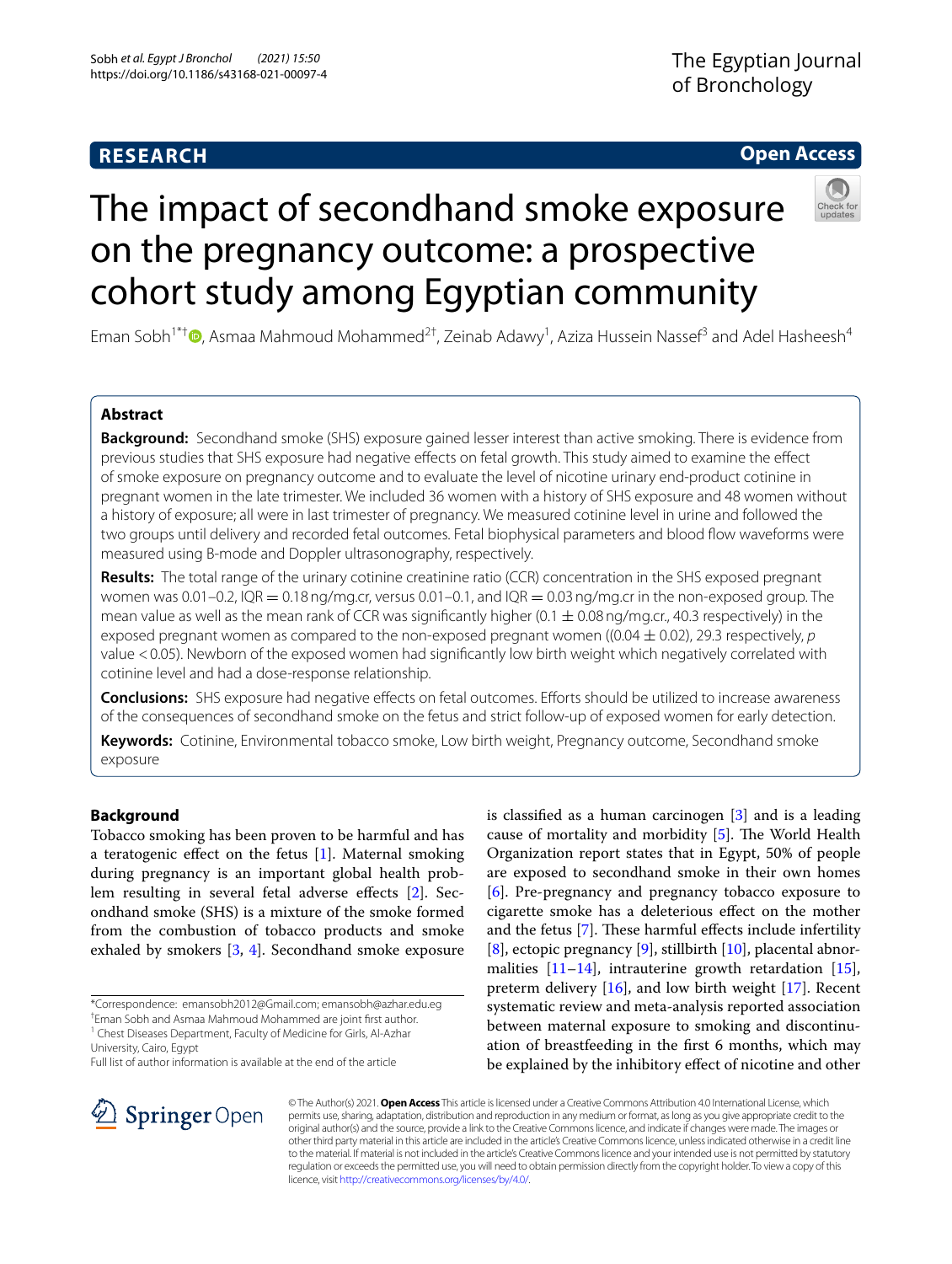chemicals present in tobacco smoke on prolactin release [[18\]](#page-6-0). There are several biomarkers of SHS exposure: thiocyanate and nicotine and cotinine, a nicotine metabolite (in plasma, saliva, urine, or hair) is specifc for SHS exposure  $[3]$  $[3]$ . This work aims to study the effect of smoke exposure on pregnancy outcome and to evaluate the level of nicotine urinary end-product cotinine in pregnant females in the late trimester.

### **Methods**

This prospective cohort study was done during the period from March 2019 to March 2020 in the University Hospital, Cairo, Egypt. We included pregnant women during the last trimester. We recorded demographic data, smoke exposure, and gestational age. We also recorded the outcome of pregnancy. Maternal age, gravidity, menstrual age at the time of the scan, gender, ethnicity, and presence of obstetric complications were also documented. We included two groups: the frst group included pregnant women in the last trimester nonsmokers with second -hand smoke exposure at home because of husband or other housemates. The second group included nonsmoker pregnant women during the last trimester not exposed to secondhand smoke. Secondhand smoke exposure was defned as exposure to smoke from combustible tobacco products at home, work, or public places [\[19](#page-6-1)].

Those who had inaccurate obstetric history regarding the last menstrual period, pre-pregnancy birth weight, or had diabetes, heart disease, renal disease, twin pregnancy, or known fetal congenital anomalies were excluded from the study. Also, non-Egyptian women were excluded to avoid the efect of ethnicity on birth weight.

#### **Data management**

Data were collected by the research team during the interview and included the following: age, residence, education level, occupation, pre-pregnancy and obstetric comorbidities, last menstrual period, expected date of delivery, smoke exposure at home, and work. Pregnant women's weight, height, and weight gain were also recorded.

- The mean arterial blood pressure (MAP) of the participants was calculated using the formula,  $MAP =$  $([2 \times \text{diastolic}) + \text{systolic}]/3$  [[20](#page-6-2)].
- Obstetric ultrasonography was done at the first visit (routine antenatal care) and end of pregnancy. All ultrasound examinations were performed by a single obstetrician who is experienced in ultrasonography. We used two-dimensional ultrasonography to scan each fetus once and measured standard fetal biometric parameters {biparietal diameter (BPD), head circumference (HC), AC, humeral diaphysis length

(HDL) and femoral diaphysis length (FDL)}, in addition to fetal weights which were estimated using AC and FDL and BPD, AC, and FDL models [[21](#page-6-3)].

#### **Measurement of serum cotinine level**

Morning urine samples of the participants were collected in sterile containers and were preserved at  $-20$  °C. The following investigations have been performed:

- The concentration of cotinine in the urine was determined by enzyme-linked immunosorbent assay (ELISA), a colorimetric method, using A commercial cotinine Elisa kits (Abnova, Taiwan). The detection limit was 1ng/ml.
- The creatinine concentration in urine was determined by colorimetric, alkaline picrate method (Jafe) [[22\]](#page-6-4), using commercially used creatinine (urine) colorimetric assay kit (Cayman, USA). Technique was performed according to manufacturer's guidelines.
- Correction of cotinine concentration for creatinine excretion (CCR) [\[23\]](#page-6-5).

#### **Statistical analysis**

The collected data were analyzed using IBM SPSS software version 20.0. The quantitative variables were expressed as mean  $\pm$  SD, ranges, and the differences between the two groups were compared using unpaired Student *t* test for the normally distributed data and Mann-Whitney  $U$  test for the skewed variables. The qualitative variables were expressed as frequencies and compared using  $\chi^2$  test. Differences were considered significant with *P* value  $\leq$  0.05. Logistic regression analysis was performed to test the association between the exposure and the outcome after adjusting the covariates. The linear regression model was done to predict the adverse efects related to exposure.

#### **Results**

#### **Demographic and clinical data**

Clinical data from 84 pregnant women were collected; of them, 36 pregnant women had reported SHS exposure because of husband or other housemates. Another 48 pregnant women did not report any exposure to tobacco smoke had been enrolled in the study. The mean age of the exposed pregnant women was signifcantly lower than that of the non-exposed women,  $27.8 \pm 6.6$  with an age range 20–41 years versus  $31.2 \pm 6.2$  with an age range 20–45 years, respectively. About one ffth of the exposed women (19.5%) were living in rural areas which is signifcantly higher compared to the non-exposed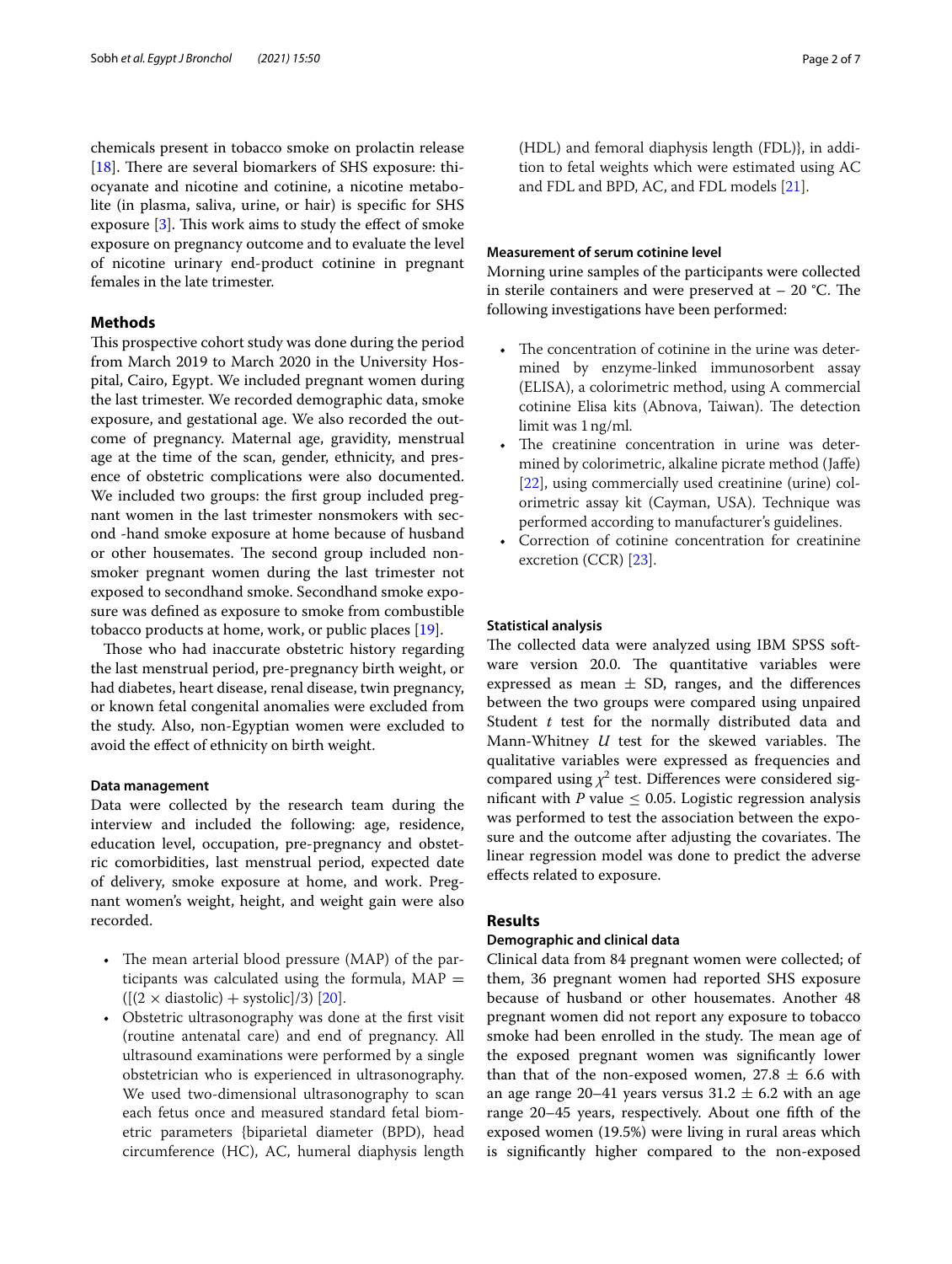women  $(4.2%)$ . The two studied groups were comparable in their educational level as well as in their occupational status and the gravida number (*p* value>0.05).

The exposed pregnant women reported a significant history of pre-eclampsia and bronchial asthma in previous pregnancies. Moreover, 25% of SHS exposed pregnant women had at least one child diagnosed as a case of bronchial asthma, while no cases were reported among the non-exposed mothers (Table [1\)](#page-2-0).

#### **Maternal complications and pregnancy outcome**

No signifcant diferences were observed between the two studied groups in their weight gain, mean arterial blood pressure (MAP), and heart rate (*p* value >0.05). One case of each group developed preeclampsia during the current pregnancy (2.7% versus 2.1% in SHS exposed and nonexposed women respectively, *p* value> 0.05 (Table [1\)](#page-2-0).

The likelihoods of poor pregnancy outcomes were signifcantly higher among the SHS exposed pregnant women compared to SHS non-exposed women. The likelihood of abortion was as follows:  $OR = 4.1$  ((CI) 1.3–13.2), *p* value = 0.007), IUGR (OR = 10 (CI 2–57.4), *p* value = 0.006, stillbirth OR = 5.7 (CI 1.0–32), *p* value  $= 0.02$ , fetal death OR  $= 10.8$  (CI 2.6–44.2), *p* value  $=$ 0.001 among SHS exposed pregnant women. Moreover, SHS exposed mothers were admitted in intensive neonatal care units which were signifcantly higher than the proportion in the non-exposed group  $(4.1\%)$ , *p* value = 0.003.

#### **Gestational data and fetal measurements**

The two studied groups had no significant difference in gestational age (*p* value>0.05). However, the mean fetal age and estimated fetal weight by ultrasound were signifcantly lower in the SHS exposed mothers than the observed in the non-exposed mothers. Moreover, the mean rank as well as the mean value of the diference between the gestational age and fetal age was signifcantly higher in the exposed mothers than in the nonexposed mothers (1.4  $\pm$  1.3 weeks versus 0.5  $\pm$  0.9 weeks respectively).

In addition, infants born for the SHS exposed mothers had signifcantly lower mean birth weight than the infants born to the non-exposed mothers (2989.8  $\pm$  492.2 g versus  $3421.2 \pm 402.5$  g respectively), *p* value<0.001. On the other hand, the fetal crown rump length, head

<span id="page-2-0"></span>**Table 1** The antenatal profle of pregnant women exposed to secondhand smoking versus non-exposed pregnant women

| <b>Characteristics</b>                     |                             | SHS exposed women ( $n = 36$ ) | SHS non-exposed<br>women ( $n = 48$ ) | p value    |
|--------------------------------------------|-----------------------------|--------------------------------|---------------------------------------|------------|
| Age (mean $\pm$ SD)/range                  |                             | $27.8 \pm 6.6/(20 - 41)$       | $31.2 \pm 6.2 / (20 - 45)$            | $0.02*$    |
| Residence: no. (%): urban/rural            |                             | 29 (80.5)/7 (19.5)             | 46 (95.8)/2 (4.2)                     | $0.02*$    |
| Education: no. (%): illiterate/educated    |                             | 16 (44.4)/20 (55.6)            | 18 (37.5)/30 (62.5)                   | 0.5        |
| Occupation: no. (%): not employed/employed |                             | 34 (94.4)/2 (5.6)              | 44 (91.6)/4 (8.4)                     | 0.6        |
| Exposure<br>Median (range)/IQR             | Duration (years):           | $3(1-11)/3.5$                  |                                       |            |
|                                            | Exposure index <sup>a</sup> | 380 (114-1140)/553             |                                       |            |
|                                            | Daily exposure (hours)      | $2(0.75-4)/2$                  |                                       |            |
|                                            | Last exposure (hours)       | $12(1-36)/5$                   |                                       |            |
| Cotinine-creatinine ratio (CCR) (ng/mg.cr) | Mean $\pm$ SD               | $0.1 \pm 0.08$                 | $0.04 \pm 0.02$                       | $0.002*$   |
|                                            | Mean rank                   | 40.3                           | 29.3                                  | $0.04*$    |
|                                            | (Range)/IQR                 | $(0.01 - 0.2)/0.18$            | $0.04(0.01 - 0.1)/0.03$               |            |
| Gravida number                             |                             | $3.5 \pm 2.1$                  | $3.2 \pm 1.6$                         | 0.4        |
| History of pre-eclampsia                   |                             | 9(0.25)                        | 2(4.1)                                | $0.005*$   |
| Current pre-eclampsia                      |                             | 1(2.7)                         | 1(2.1)                                | 0.8        |
| Bronchial asthma                           |                             | 7(19.4)                        | 2(4.1)                                | $0.02*$    |
| Hypertension                               |                             | 1(2.7)                         | $\circ$                               | 0.2        |
| <b>CHD</b>                                 |                             | 1(2.7)                         | $\circ$                               | 0.2        |
| Bronchial asthma in one child              |                             | 9(0.25)                        | $\circ$                               | $< 0.001*$ |
| Weight gain (kg)                           |                             | $11.8 \pm 5.5$                 | $11.1 \pm 3.1$                        | 0.4        |
| MAP (mm Hg)                                |                             | $93.6 \pm 7$                   | $94.5 \pm 4.2$                        | 0.4        |
| Heart rate (beats/min)                     |                             | $88.6 \pm 9$                   | $86.3 \pm 6.6$                        | 0.1        |

<sup>a</sup> The exposure index is the product of no. of smokers in the house, average no. of cig/day in the presence of the pregnant women, the period of gestation in weeks \*Signifcant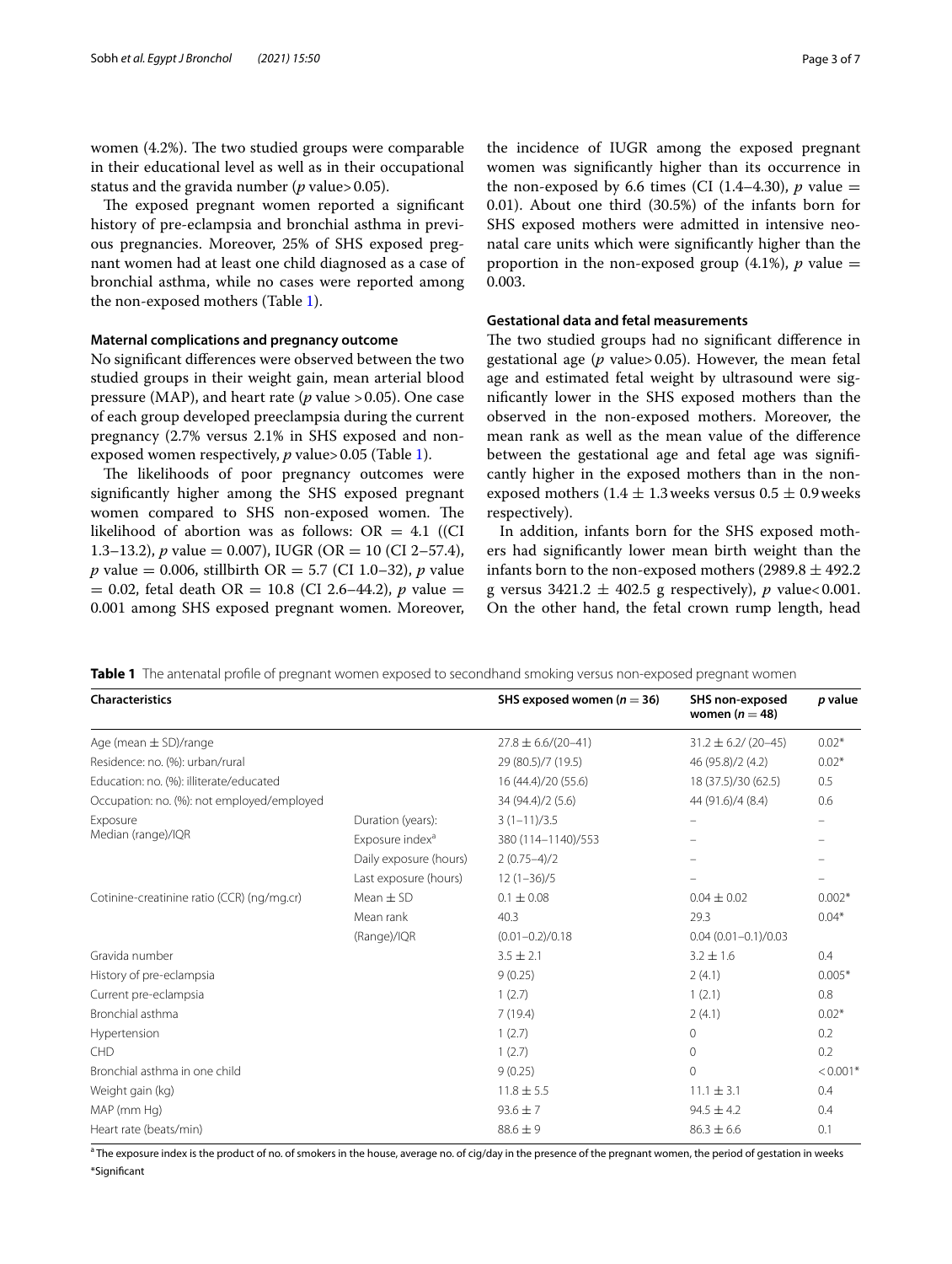<span id="page-3-0"></span>**Table 2** Fetal parameters of the current pregnancy outcome in PS exposed vs. non-exposed pregnant women

| Variable                        | <b>SHS</b> exposed<br>women ( $n =$ | SHS non-<br>exposed women | p value     |
|---------------------------------|-------------------------------------|---------------------------|-------------|
|                                 | 36)                                 | $(n = 48)$                |             |
| Gestational age<br>(weeks)      | $38.1 \pm 0.9$                      | $38.4 \pm 0.8$            | 0.07        |
| Fetal age (weeks)               | $36.7 \pm 1.3$                      | $37.9 + 1.2$              | $< 0.0001*$ |
| GA/FA difference<br>(weeks)     | $1.4 \pm 1.3(52.3)^{a}$             | $0.5 \pm 0.9(25.1)^{a}$   | $0.001*$    |
| Estimated fetal weight<br>(q)   | $3077.9 + 439.1$                    | $3521 + 411.6$            | $< 0.0001*$ |
| Birth weight (g)                | $7989.8 + 492.2$                    | $3421.2 + 402.5$          | $< 0.0001*$ |
| Crown rump length<br>(cm)       | $36.3 \pm 1.5$                      | $37.7 + 1$                | $< 0.0001*$ |
| Head circumference<br>(cm)      | $36.2 \pm 1.5$                      | $37.6 + 1.2$              | $< 0.0001*$ |
| Abdominal circumfer-<br>ence    | $36.1 \pm 1.3$                      | $37.6 + 1.1$              | $< 0.0001*$ |
| Femur length (cm)               | $36.1 \pm 1.6$                      | $37.8 + 1.2$              | $< 0.0001*$ |
| Umbilical artery pulse<br>index | $0.6 \pm 0.08$                      | $0.5 \pm 0.06$            | $< 0.0001*$ |
| Amniotic fluid index            | $10.2 + 3.7$                        | $12.4 \pm 1.9$            | $< 0.001*$  |

<sup>a</sup> Is the mean rank of the nonparametric test

\*Signifcance is considered at ≤ 0.05

circumference, abdominal circumference, femur length, umbilical artery pulse index, and amniotic fuid index were signifcantly lower in infants of the exposed mothers than in infants of the non-exposed mothers (Table [2\)](#page-3-0).

#### **Urinary cotinine and pregnancy outcome**

The urinary cotinine-creatinine ratio was significantly higher in pregnant women exposed to SHS (Table [1](#page-2-0), Fig. [1\)](#page-4-0).

The linear regression model prediction of the fetal parameters signifcantly well based on the concentration of urinary cotinine creatinine ratio (CCR) showed a significantly negative effect. The CCR was inversely correlated with the birth weight, estimated fetal weight, crown rump length, head circumference, femur length, and the amniotic fluid index. The model predicted that each increase in CCR by 1ng/mg.cr. was accompanied with decreases in the infant birth weight by 2.9 g, crown rump length by 0.009cm, head circumference by 0.008cm, abdominal circumference by 0.01cm, femur length by 0.01cm, and the amniotic fuid index by 0.004. Meanwhile, the CCR was directly correlated with the umbilical artery pulse index. It was predicted that each increase in the CCR by 1ng/mg.cr was accompanied by an increase in the umbilical artery pulse index by 0.1.

#### **Discussion**

Secondhand smoke exposure was found to be associated with several obstetric complications and adverse fetal outcomes [\[24,](#page-6-6) [25\]](#page-6-7). We investigated the efects of SHS exposure on fetal outcomes. We also measured the level of cotinine in the urine of pregnant females. Cotinine is the primary metabolite of nicotine and the most used and reliable biomarker of nicotine exposure with a halflife between 16 and 18h [[26\]](#page-6-8).

In this study, we found that secondhand smoke-exposed women were signifcantly younger than non-exposed women, and most of them live in rural areas (Table [1](#page-2-0)). Bachock et al. [\[27](#page-6-9)] reported similar results regarding age. Exposed women also had signifcantly higher levels of urinary cotinine creatinine ratio (Table [1\)](#page-2-0). We also found that exposed pregnant women had a signifcantly higher history of preeclampsia, bronchial asthma, and reported asthma in at least one child than non-exposed (Table [1](#page-2-0)). Meanwhile, the likelihood of abortion, IUGR, stillbirth, and fetal death in previous pregnancies among the exposed women were signifcantly 4, 10.6, 5.7, and 10.8 times, respectively, than the likelihood among the nonexposed women. The incidence of IUGR in the current pregnancy among the exposed pregnant women was signifcantly higher than its occurrence in the non-exposed by 6.6 times with a higher incidence of admission to the NICU.

Ashford et al. found a signifcant increase in NICU admission in SHS exposed women, and they are 2–4 times likely to develop complications [[28\]](#page-6-10).

Birth weight is one of the most signifcant postnatal predictors of pregnancy outcome and is the main growth parameter that is routinely evaluated in newborns [\[29](#page-6-11)]. This study provides evidence of the harmful effects of secondhand smoke exposure. We found that the mean fetal age by ultrasound was signifcantly lower in exposed women than the observed in the non-exposed women with a signifcantly higher diference between the gestational age and fetal age.

The estimated fetal weight was significantly lower in the exposed women than in the non- exposed women. Infants born to the secondhand smoke-exposed women had signifcantly lower mean birth weight than those the non-exposed women. At the same time, the fetal crown rump length, head circumference, abdominal circumference, femur length, umbilical artery pulse index, and amniotic fuid index were signifcantly lower in infants of secondhand smoke-exposed women than in infants of the non-exposed mothers (Table [2\)](#page-3-0).

The same results were reported in previous studies. In a retrospective study, Bachok et al. [\[27](#page-6-9)] reported that infants born to secondhand smoke-exposed women had signifcantly lower birth weight than non-exposed with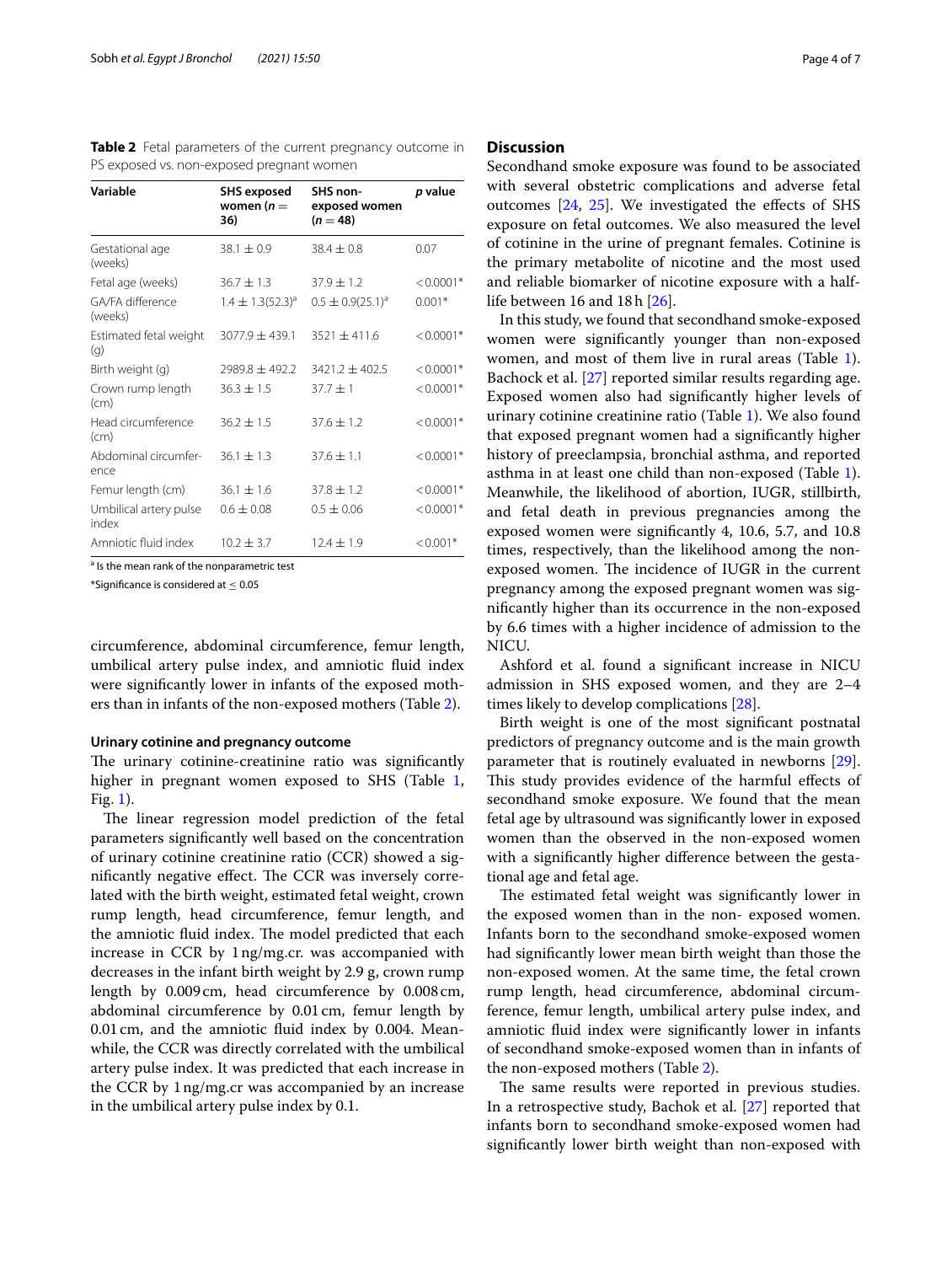

<span id="page-4-0"></span>a dose-response relationship. Previous studies found an association between secondhand smoke exposure and low birth weight [\[30,](#page-6-12) [31\]](#page-6-13). Windham et al. [\[32](#page-6-14)] found the risk estimate to be only a 1.2 odds ratio for this association. Another study also showed that exposed women were 1.6 times more likely to deliver LBW babies than non-exposed women [\[33](#page-6-15)]. A study in Saudi Arabia found that SHS exposure was associated with reduced birth weight, head circumference, and shorter length in addition to an increased rate of LBW infants [[30\]](#page-6-12). On the other hand, a retrospective study done by Krishnamurthy et al. [[34\]](#page-6-16) reported no association between SHS exposure and low birth weight.

The mechanism behind the reduced birth weight in the exposed group may be the negative efects of nicotine on the development of the placenta and its function leading to decreased oxygen delivery to the fetus [[12,](#page-5-15) [35](#page-6-17)]. This is supported by our finding of a significant increase in the umbilical artery pulse index of the SHS exposed group indicating increased fetoplacental and maternalplacental resistance [[36\]](#page-6-18). Yildiz et al. [\[37](#page-6-19)] reported similar results. A recent study investigated the pathways responsible for the efects of maternal SHS exposure on birth weight; they reported that SHS exposure during pregnancy results in increased infammatory mediators IL-1β,

TNF-α, IL-6, and VCAM-1 which results in low birth weight directly (TNF- $\alpha$ ) or indirectly through decreased placental weight [[38\]](#page-6-20).

Accurate assessment of fetal growth depends on various ultrasonographic parameters. We found that the linear regression model predicts the fetal parameters signifcantly depend on the concentration of urinary cotinine creatinine ratio (CCR). The CCR was inversely correlated with the birth weight, estimated fetal weight, crown rump length, head circumference, femur length, and the amniotic fluid index. The model predicted that each increase in CCR by 1ng/mg.cr. was accompanied by decreases in the infant birth parameters indicating a dose-response relationship. Peacock study found that cotinine was closely related to birth weight in smokers [[39\]](#page-6-21).

This study supports the results of previous ones regarding the dangerous efects of secondhand smoke exposure on the outcome of the pregnancy and that this efect is correlated with the degree of exposure.

The discrepancies between studies regarding the association between SHS exposure and birth weight may be due to the diference in the level and duration of SHS exposure in diferent studies and the diferent ethnic groups in each study [\[38](#page-6-20)].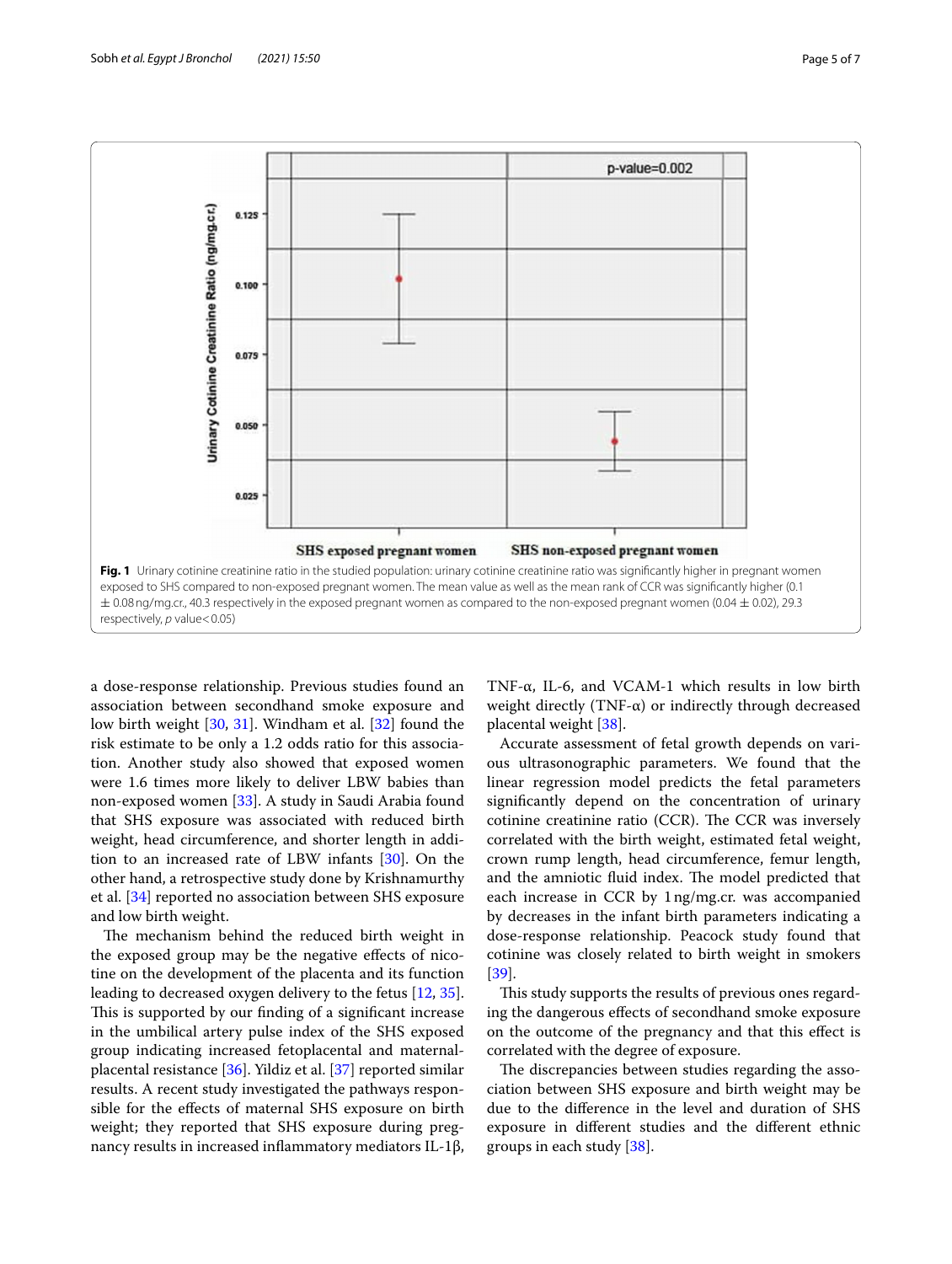## **Conclusion**

Cotinine level is signifcantly elevated in secondhand smoke-exposed women. Secondhand smoke exposure had a deleterious efect on the mother and fetus. Birth weight is signifcantly lower in infants born to women with secondhand smoke exposure. The results of this study should lead to an improvement in the public health strategy toward prevention and control of secondhand smoke exposure during pregnancy and implementation in the antenatal care program. Advice about smoking cessation and referral for smoking cessation programs are encouraged for both parents during antenatal visits.

#### **Abbreviations**

SHS: Secondhand smoke; CCR: Cotinine Creatinine ratio; MAP: The mean arterial blood pressure; BPD: Biparietal diameter; HC: Head circumference; HDL: Humeral diaphysis length; AC: Abdominal circumference; FDL: Femoral diaphysis length; IUGR: Intrauterine growth retardation; NICU: Neonatal intensive care unit; LBW: Low birth weight; IL: Interleukin; TNF: Tumor necrosis factor.

#### **Acknowledgements**

Not applicable

#### **Authors' contributions**

E.S, A.M.M, Z.A, A.H.N., and A.H. participated in the research concept, design, and literature review. E.S. Z.A, A, and N. H. participated in the clinical part of the study and participated in the data acquisition and analysis. A.M.M. and A.H performed the lab studies, did statistical tests, and analyzed the data, E.S, A. M. M., and A.H wrote the manuscript. E.S revised the manuscript critically. All authors read the manuscript and revised it and accepted the fnal version to be published.

#### **Funding**

This research did not receive any specifc grant from funding agencies in the public, commercial, or not-for-proft sectors.

#### **Availability of data and materials**

The datasets used and/or analyzed during the current study are available from the corresponding author on reasonable request.

#### **Declarations**

#### **Ethics approval and consent to participate**

All participants gave written informed consent before enrollment in the study. The study protocol has been approved by the institutional ethics review board of the Faculty of Medicine for Girls, Al-Azhar University (AFMG-IRB) (approval number 2019010170).

#### **Consent for publication**

Not applicable

#### **Competing interests**

The authors declare that they have no competing interests.

#### **Author details**

<sup>1</sup> Chest Diseases Department, Faculty of Medicine for Girls, Al-Azhar University, Cairo, Egypt. <sup>2</sup> Department of Environmental and Occupational Medicine, National Research Centre, Cairo, Egypt.<sup>3</sup> Gynecology and Obstetrics Department, Faculty of Medicine for Girls, Al-Azhar University, Cairo, Egypt. <sup>4</sup>Department of Research of Children with Special Needs, National Research Centre, Cairo, Egypt.

# Received: 16 June 2021 Accepted: 6 October 2021<br>Published online: 06 November 2021

#### **References**

- <span id="page-5-0"></span>1. Rogers JM (2009) Tobacco and pregnancy. Reprod Toxicol 28(2):152–160 [cited 2020 Sep 13] Available from: [https://pubmed.ncbi.nlm.nih.gov/](https://pubmed.ncbi.nlm.nih.gov/19450949/) [19450949/](https://pubmed.ncbi.nlm.nih.gov/19450949/)
- <span id="page-5-1"></span>2. Substance use during pregnancy | CDC [Internet]. [cited 2020 Sep 13]. Available from: [https://www.cdc.gov/reproductivehealth/maternalin](https://www.cdc.gov/reproductivehealth/maternalinfanthealth/substance-abuse/substance-abuse-during-pregnancy.htm) [fanthealth/substance-abuse/substance-abuse-during-pregnancy.htm](https://www.cdc.gov/reproductivehealth/maternalinfanthealth/substance-abuse/substance-abuse-during-pregnancy.htm)
- <span id="page-5-2"></span>3. ERS - Respiratory health and disease in Europe [Internet]. [cited 2020 Sep 13]. Available from: <https://www.erswhitebook.org/>
- <span id="page-5-3"></span>4. Öberg M, Jaakkola MS, Prüss-Üstün A, Schweizer C, Woodward A. Public health and the environment, Geneva European Centre for Environment and Health. Rome Tobacco Free Initiative; 2010.
- <span id="page-5-4"></span>5. WHO | Second-hand smoke [Internet]. [cited 2020 Sep 13]. Available from: [https://www.who.int/gho/phe/secondhand\\_smoke/en/](https://www.who.int/gho/phe/secondhand_smoke/en/)
- <span id="page-5-5"></span>6. WHO EMRO | Tobacco | Programmes | Egypt [Internet]. [cited 2020 Sep 13]. Available from: [http://www.emro.who.int/egy/programmes/tobac](http://www.emro.who.int/egy/programmes/tobacco-free-initiative.html) [co-free-initiative.html](http://www.emro.who.int/egy/programmes/tobacco-free-initiative.html)
- <span id="page-5-6"></span>7. (US) C for DC and P, (US) NC for CDP and HP, (US) O on S and H. Reproductive and developmental effects. 2010 [cited 2020 Sep 13]; Available from: <https://www.ncbi.nlm.nih.gov/books/NBK53022/>
- <span id="page-5-7"></span>8. Committee of the American Society for Reproductive Medicine P, Penzias A, Bendikson K, Butts MSCE S, Coutifaris C, Falcone T, et al. Smoking and infertility: a committee opinion. 2018 [cited 2020 Sep 13]; Available from: <https://doi.org/10.1016/j.fertnstert.2018.06.016>
- <span id="page-5-8"></span>9. Horne AW, Brown JK, Nio-Kobayashi J, Abidin HBZ, Adin ZEHA, Boswell L et al (2014) The association between smoking and ectopic pregnancy: why nicotine is BAD for your fallopian tube. PLoS One 9(2):89400 [cited 2020 Sep 13] Available from: /pmc/articles/ PMC3930728/?report=abstract
- <span id="page-5-9"></span>10. Marufu TC, Ahankari A, Coleman T, Lewis S (2015) Maternal smoking and the risk of still birth: systematic review and meta-analysis. BMC Public Health 15(1):239 [cited 2020 Sep 13] Available from: [http://bmcpublich](http://bmcpublichealth.biomedcentral.com/articles/10.1186/s12889-015-1552-5) [ealth.biomedcentral.com/articles/10.1186/s12889-015-1552-5](http://bmcpublichealth.biomedcentral.com/articles/10.1186/s12889-015-1552-5)
- <span id="page-5-10"></span>11. Jauniaux E, Burton GJ (2007) Morphological and biological efects of maternal exposure to tobacco smoke on the feto-placental unit. Early Hum Dev 83:699–706 [cited 2020 Sep 13] Available from: [https://pub](https://pubmed.ncbi.nlm.nih.gov/17900829/)[med.ncbi.nlm.nih.gov/17900829/](https://pubmed.ncbi.nlm.nih.gov/17900829/)
- <span id="page-5-15"></span>12. Zdravkovic T, Genbacev O, McMaster MT, Fisher SJ (2005) The adverse efects of maternal smoking on the human placenta: a review. Placenta 26(Suppl):81–86
- 13. Pintican D, Poienar AA, Strilciuc S, Mihu D (2019) Efects of maternal smoking on human placental vascularization: a systematic review. Taiwan J Obstetr Gynecol 58:454–459 Elsevier Ltd
- <span id="page-5-11"></span>14. Vogt Isaksen C (2004) Maternal smoking, intrauterine growth restriction, and placental apoptosis. Pediatr Dev Pathol 7(5):433–442. [https://doi.org/](https://doi.org/10.1007/s10024-004-0105-1) [10.1007/s10024-004-0105-1](https://doi.org/10.1007/s10024-004-0105-1) [cited 2020 Sep 13]
- <span id="page-5-12"></span>15. Habek D, Habek JČ, Ivanišević M, Djelmiš J (2002) Fetal tobacco syndrome and perinatal outcome. Fetal Diagn Ther 17(6):367–371 [cited 2020 Sep 13]. Available from: <https://pubmed.ncbi.nlm.nih.gov/12393968/>
- <span id="page-5-13"></span>16. Fantuzzi G, Aggazzotti G, Righi E, Facchinetti F, Bertucci E, Kanitz S et al (2007) Preterm delivery and exposure to active and passive smoking during pregnancy: a case-control study from Italy. Paediatr Perinat Epidemiol 21(3):194–200 [cited 2020 Sep 13]. Available from: [https://pubmed.ncbi.](https://pubmed.ncbi.nlm.nih.gov/17439527/) [nlm.nih.gov/17439527/](https://pubmed.ncbi.nlm.nih.gov/17439527/)
- <span id="page-5-14"></span>17. Zheng W, Suzuki K, Tanaka T, Kohama M, Yamagata Z, Asato Y, et al (2016) Association between maternal smoking during pregnancy and low birthweight: efects by maternal age. PLoS One. 11(1). [cited 2020 Sep 13]. Available from: /pmc/articles/PMC4721610/?report=abstract